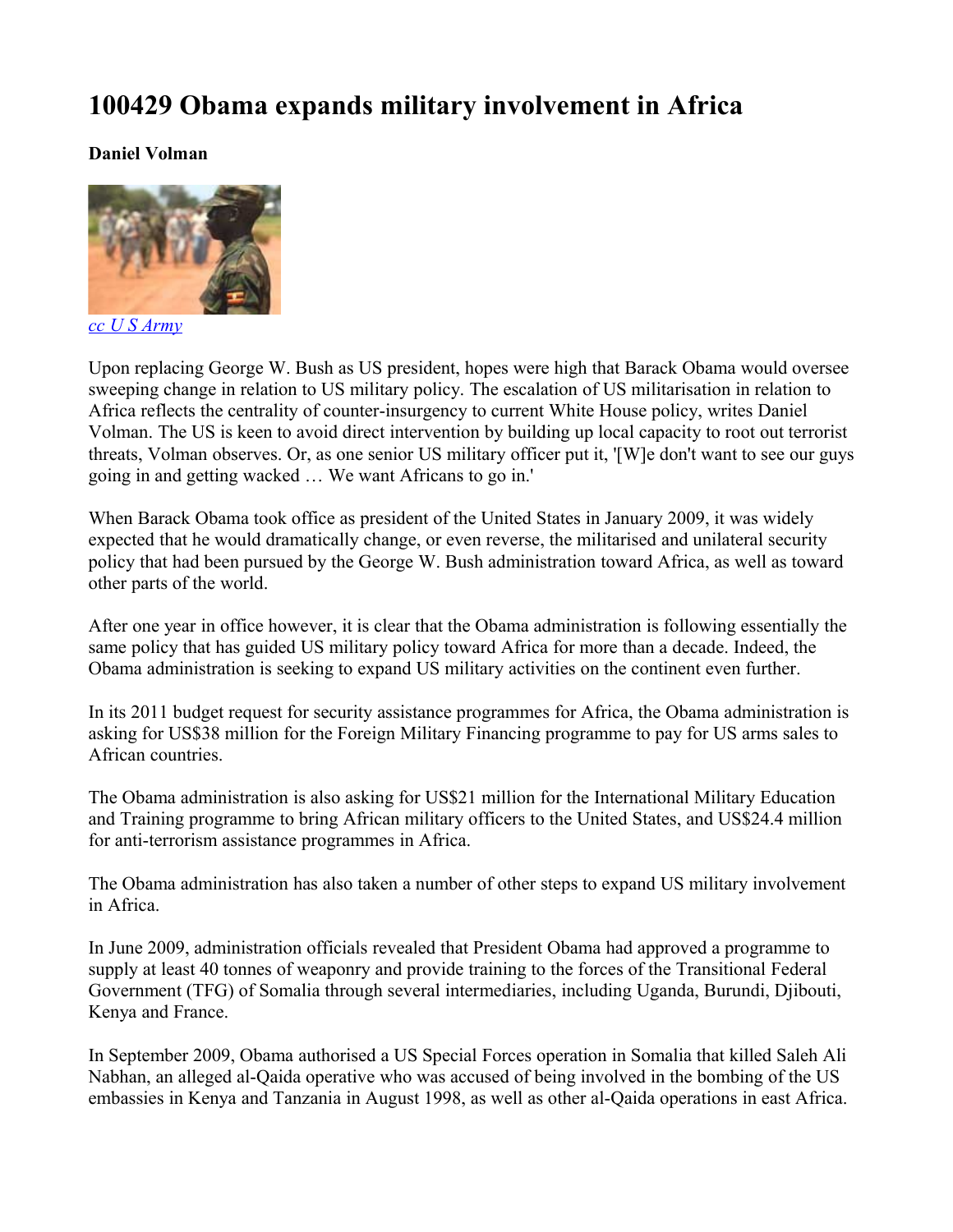In October 2009, the Obama administration announced a major new security assistance package for Mali – valued at US\$4.5 to US\$5.0 million – that included 37 Land Cruiser pick-up trucks, communications equipment, replacement parts, clothing and other individual equipment and which was intended to enhance Mali's ability to transport and communicate with internal security forces throughout the country and control its borders.

Although ostensibly intended to help Mali deal with potential threats from AQIM (al-Qaida in the Islamic Maghreb), it is more likely to be used against Tuareg insurgent forces.

In December 2009, US military officials confirmed that the Pentagon was considering the creation of a 1,000-strong Marine rapid deployment force for the new US Africa Command (AFRICOM) based in Europe, which could be used to intervene in African hotspots.

In February 2010, in his testimony before a hearing by the Africa Subcommittee of the House Foreign Affairs Committee, Assistant Secretary of State for Africa Johnnie Carson declared: 'We seek to enhance Nigeria's role as a US partner on regional security, but we also seek to bolster its ability to combat violent extremism within its borders.'

Also in February 2010, US Special Forces troops began a US\$30 million, eight-month-long training programme for a 1,000-man infantry battalion of the army of the Democratic Republic of Congo (DRC) at the US-refurbished base in Kisangani.

Speaking before a Senate Armed Service Committee hearing in March 2010 about this training programme, General William Ward, the commander of AFRICOM, stated 'should it prove successful, there's potential that it could be expanded to other battalions as well'.

During the Senate Armed Services Committee hearing Ward also discussed AFRICOM's continuing participation in Ugandan military operations in the DRC against the Lord's Resistance Army. Despite the failure of 'Operation Lightning Thunder', launched by Ugandan troops in December 2008 with the help of AFRICOM (including planning assistance, equipment and financial backing), Ward declared, 'I think our support to those ongoing efforts is important support.'

And in March 2010, US officials revealed that the Obama administration was considering using surveillance drones to provide intelligence to TFG troops in Somalia for their planned offensive against al-Shabaab. According to these officials, the Pentagon may also launch air strikes into Somalia and send US Special Forces troops into the country, as it has done in the past.

This growing US military involvement in Africa reflects the fact that counter-insurgency has once again become one of the main elements of US security strategy.

This is clearly evident in the new Quadrennial Defence Review (QDR) released by the Pentagon in February.

According to the QDR, 'US forces will work with the military forces of partner nations to strengthen their capacity for internal security, and will coordinate those activities with those of other US government agencies as they work to strengthen civilian capacities, thus denying terrorists and insurgents safe havens. For reasons of political legitimacy as well as sheer economic necessity, there is no substitute for professional, motivated local security forces protecting populations threatened by insurgents and terrorists in their midst.'